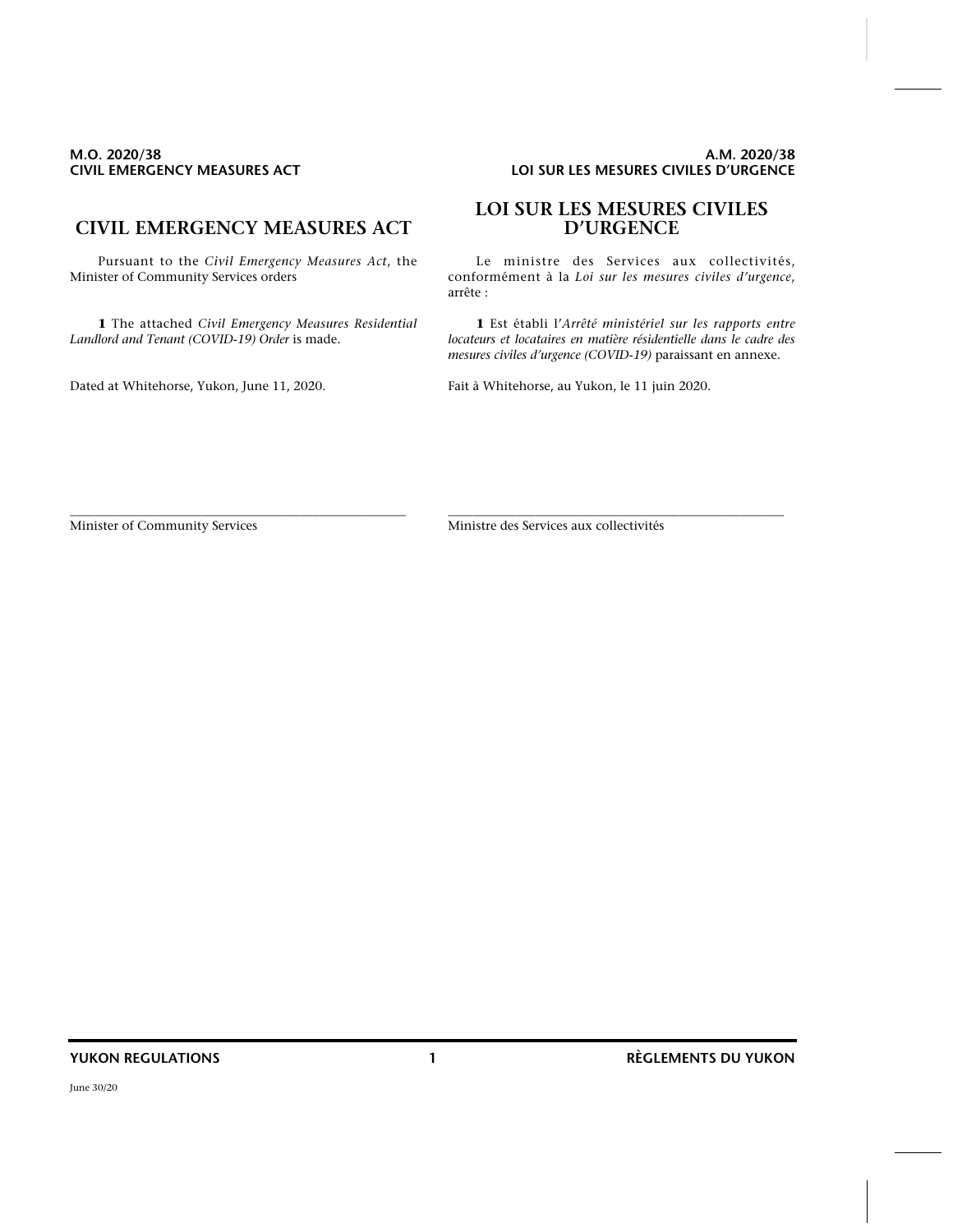#### **CIVIL EMERGENCY MEASURES RESIDENTIAL LANDLORD AND TENANT (COVID-19) ORDER**

Whereas a state of emergency throughout the whole of Yukon was declared on March 27, 2020 because of the COVID-19 pandemic;

Whereas subsection 9(1) of the *Civil Emergency Measures Act* provides that I may do all things considered advisable for the purpose of dealing with this emergency;

Whereas the pandemic and the measures taken in response to it may prevent some residential tenants from fulfilling the obligations under their tenancy agreements;

And whereas I consider the following measures advisable for dealing with the emergency;

I hereby order:

#### **Interpretation**

**1**(1) In this Order

"chief medical officer of health" has the same meaning as in the *Public Health and Safety Act*; « *médecin-hygiéniste en chef* »

"health protection measure", in relation to an individual at a particular time, means any of the following as it relates to COVID-19:

- (a) a quarantine of the individual under the *Public Health and Safety Act*,
- (b) a restriction on the free movement of the individual that

(i) is imposed by a health officer pursuant to an order declaring an area or district to be a quarantine district under the *Public Health and Safety Act*, and

(ii) affects the individual's ability to enter or leave the rental unit in which the individual resides,

(c) a restriction on the free movement of the individual that

(i) is imposed on, or recommended in relation to, the individual (whether or not as a member of a class of individuals) by or under the authority of the chief medical officer of health or the Chief Public Health Officer appointed under the *Public Health Agency of Canada Act* (Canada), other than social distancing, and

(ii) affects the individual's ability to enter or leave the rental unit in which the individual resides,

(d) a restriction on the free movement of the individual that

(i) is imposed on the individual (whether or not as a member of a class of individuals) under the Act, and

(ii) affects the individual's ability to enter or leave the rental unit in which the individual resides,

(e) hospitalization of the individual for medical investigation, supervision or treatment. « *mesure de protection de la santé* »

(2) In this Order, an expression that is defined in the *Residential Landlord and Tenant Act* has the same meaning as in that Act.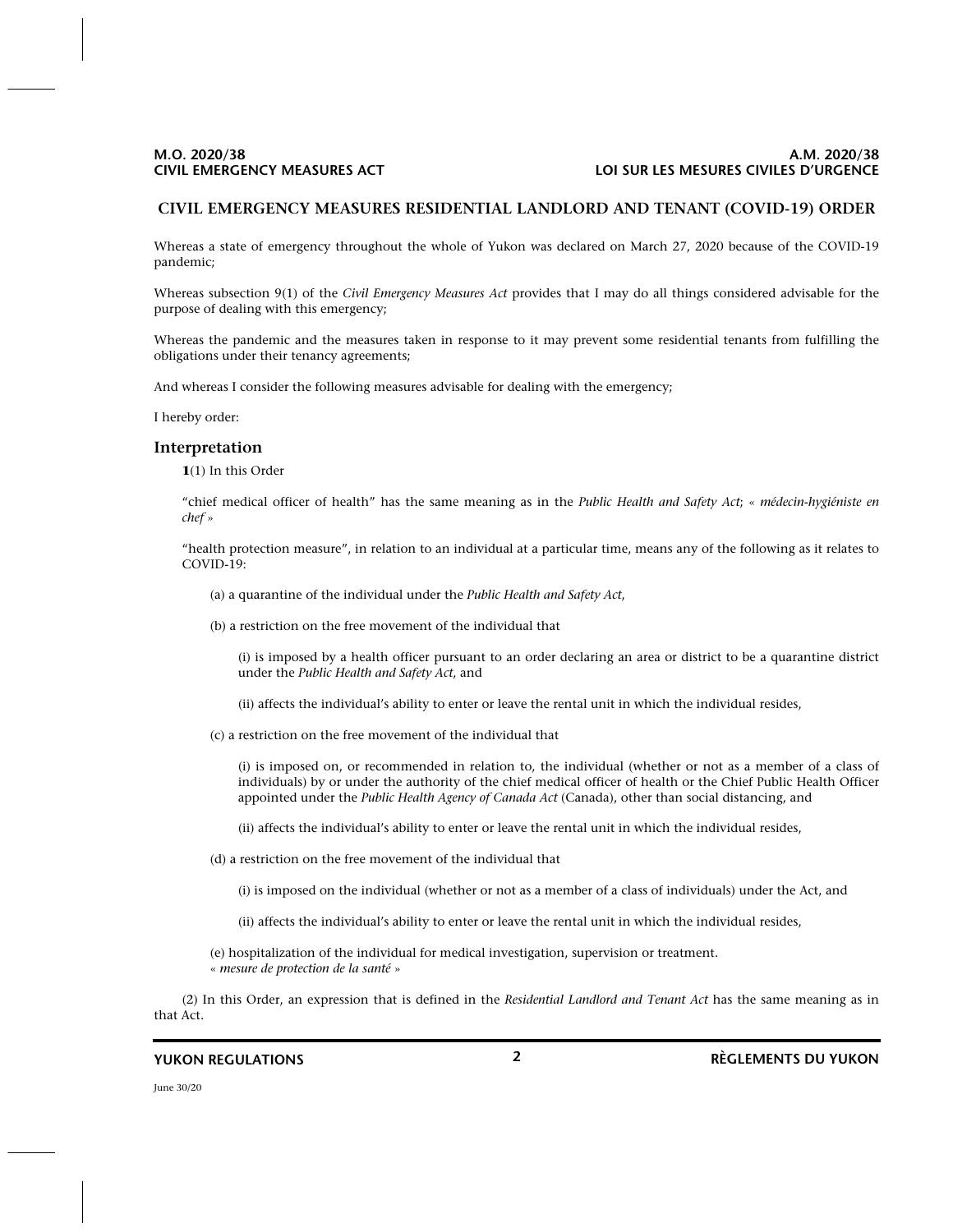#### **A.M. 2020/38 LOI SUR LES MESURES CIVILES D'URGENCE**

### **Conflict with provision of Residential Landlord and Tenant Act**

**2** Where a standard term of a tenancy agreement set out in section 3 conflicts with or is inconsistent with a provision of the *Residential Landlord and Tenant Act*, regulations made under that Act or an agreed-upon term of a tenancy agreement that would otherwise govern the subject-matter of the standard term, the standard term prevails to the extent that the standard term is inconsistent with or conflicts with the provision or agreed-upon term.

#### **Additional standard terms to address COVID-19**

**3** In addition to the standard terms prescribed under the *Residential Landlord and Tenant Act*, the following are standard terms of every tenancy agreement to address matters related to COVID-19:

(a) the tenant must immediately give notice to the landlord

(i) if the tenant or a member of the tenant's household becomes subject to a health protection measure, that the individual is subject to a health protection measure and of the date that it is expected that the individual will no longer be subject to the health protection measure, if known, but is not required to specify which health protection measure the individual is subject to, and

(ii) if the tenant becomes unable to pay rent because the individual is subject to a health protection measure, that the tenant is unable to pay rent, including the measures that the tenant is taking to access other sources of income and the date on which the tenant expects to be able to pay the rent;

(b) the tenant must immediately give notice to the landlord of any change to the information referred to in subparagraph  $(a)(i)$  or  $(ii)$ ;

(c) if, after notice has been given under paragraph (a), the individual who is subject to the health protection measure continues to stay in the rental unit, the landlord must not enter the rental unit while the individual referred to in paragraph (a) is subject to the health protection measure unless

(i) the landlord has an order of the director authorizing the entry,

(ii) the tenant reasonably appears to have abandoned the rental unit, or

(iii) an emergency exists and entry is necessary to protect life or property;

(d) if the tenant has given notice under paragraph (a), the landlord must not give notice to end the tenancy for non-payment of rent or cause under section 51 or 52 of the *Residential Landlord and Tenant Act* if the non-payment of rent or cause is attributable to the individual referred to in paragraph (a) being subject to the health protection measure;

(e) if the tenant has given notice under subparagraph (a)(ii), payment of the rent described in the notice is deferred until the earlier of

(i) the day on which the tenant is able to pay the rent, and

(ii) December 31, 2020;

(f) if the tenant is deferring payment of rent in accordance with paragraph (e) and the day on which the individual referred to in paragraph (a) becomes no longer subject to the health protection measure is part way through a month or other period on which the tenancy is based, the rent of which payment is deferred under paragraph (e) includes the rent that would otherwise be payable for the remainder of that month or other period;

**YUKON REGULATIONS 3 RÈGLEMENTS DU YUKON**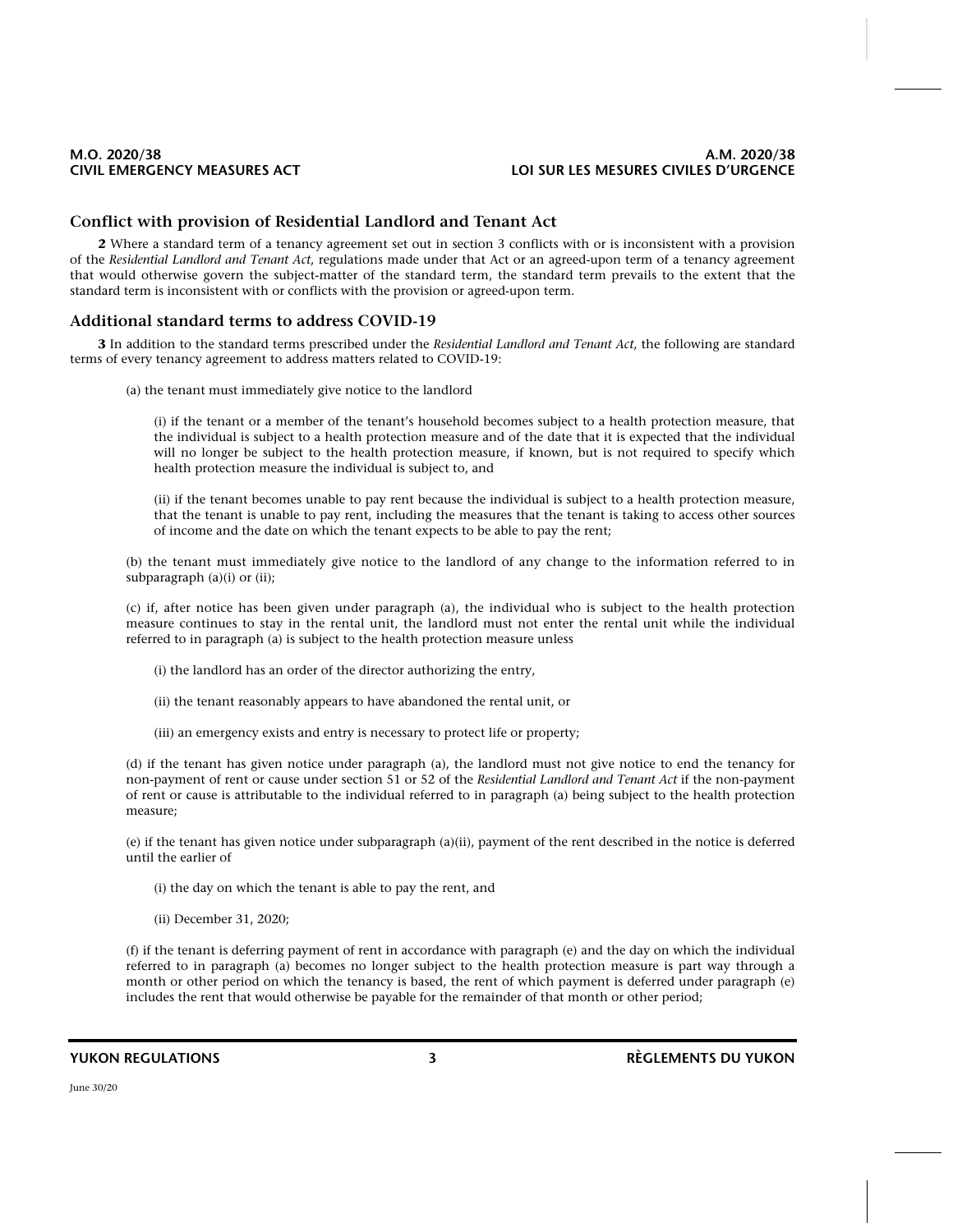#### **A.M. 2020/38 LOI SUR LES MESURES CIVILES D'URGENCE**

(g) if the tenant has given notice under paragraph (a) and the landlord has given a notice to end the tenancy under Part 3 of the *Residential Landlord and Tenant Act*, any proceeding respecting the notice to end the tenancy and the time for doing any thing with respect to the notice to end the tenancy are suspended until the individual referred to in paragraph (a) is no longer subject to the health protection measure if

(i) in the case of a notice to end the tenancy that is given under section 51 or 52 of that Act, the notice to end the tenancy is given either while the individual referred to in paragraph (a) is subject to the health protection measure, or four days or less before the tenant gives notice under paragraph (a), and

(ii) in any other case, the notice to end the tenancy is given either while the individual referred to in paragraph (a) is subject to the health protection measure, or nine days or less before the tenant gives notice under paragraph (a);

(h) if the tenant has given notice under paragraph (a) and the tenancy would otherwise end while an individual referred to in paragraph (a) is subject to a health protection measure

(i) the tenancy does not end until the day that is the fourth day after the day on which the individual is no longer subject to the health protection measure, and

(ii) the tenant must continue to pay rent on a prorated basis until the day the tenancy ends under subparagraph (i), except that a tenant who is deferring payment of rent in accordance with paragraph (e) may defer payment of rent that is due under this subparagraph in accordance with paragraph (e);

(i) despite the standard term in paragraph (h), the tenant may, at the tenant's discretion, end the tenancy under section 45 or 46 of the Residential Landlord and Tenant Act;

(j) the landlord may

(i) require a tenant to provide evidence that is reasonable in the circumstances, at a time that is reasonable in the circumstances, of any matter set out in the notice given to the landlord by the tenant under paragraph (a) or subparagraph (l)(ii), but must not require a tenant to provide a certificate issued by either a medical practitioner or a nurse practitioner, and

(ii) if not satisfied with the evidence provided by the tenant, apply to the director for a determination as to whether a standard term set out in this section is applicable in the circumstances;

(k) the landlord may apply to the director for an exemption from any or all of the standard terms in this section;

(l) despite any standard term set out in this section

(i) the landlord and the tenant may agree to end the tenancy, or

(ii) if the tenant is unable to pay rent because they have experienced a job loss or reduction in income attributable to COVID-19, the tenant may end the tenancy by giving the landlord notice to end the tenancy effective

(A) in the case of a weekly tenancy, on a date that is not earlier than one week after the day on which the landlord receives the notice, and

(B) in any other case, on a date that is not earlier than 30 days after the day on which the landlord receives the notice.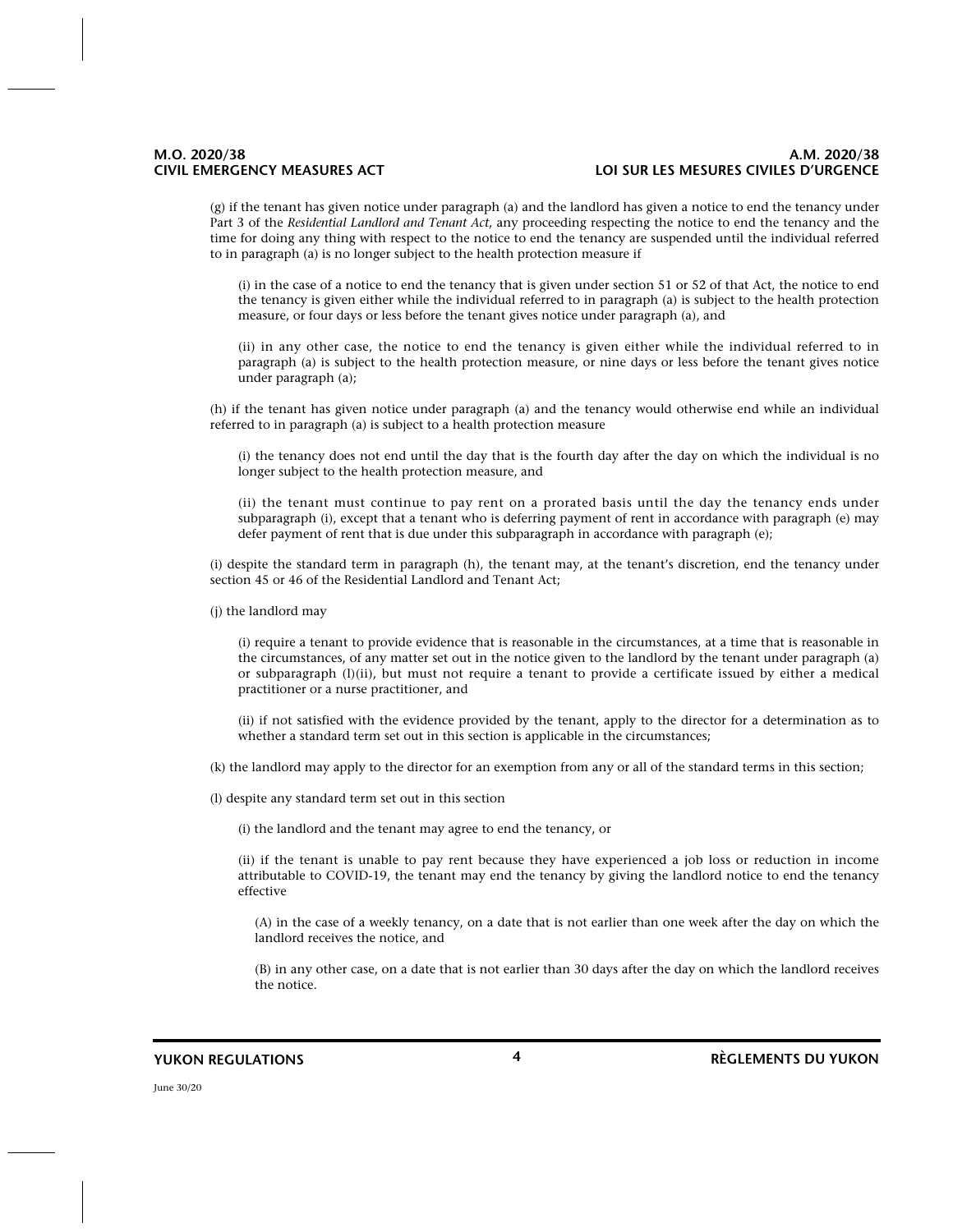#### **A.M. 2020/38 LOI SUR LES MESURES CIVILES D'URGENCE**

#### **Other means of giving or serving documents**

**4**(1) In addition to the means of giving or serving any notice or other document set out in section 99 of the *Residential Landlord and Tenant Act*, a notice or document may be given or served under that Act as follows:

(a) if the person to whom the notice is being given or served is a tenant who has provided the landlord with an email address, the notice or document may be given or served by sending it to that email address;

(b) if the person to whom the notice is being given or served is a landlord who has provided the tenant with an email address, the notice or document may be given or served by sending the document to that email address.

(2) A notice or document that is given or served in accordance with subsection (1) is deemed to be received on the fifth day after it was sent.

### **Payment of rent deferred under** *Residential Landlord and Tenant (COVID-19) Regulation*

**5**(1) If a tenant gave notice under the standard term in paragraph 3(b) of the *Residential Landlord and Tenant (COVID-19) Regulation*, payment of the rent deferred under that regulation is deferred until the earlier of

(a) the day on which the tenant is able to pay the rent; and

(b) December 31, 2020.

(2) If, on the day that the *Residential Landlord and Tenant (COVID-19) Regulation* is repealed, a tenant is deferring payment of rent under that regulation because the tenant experienced a job loss or reduction in income attributable to COVID-19, and the day on which that regulation is repealed is part way through a month or other period on which the tenancy is based, the rent of which payment is deferred under that regulation includes the rent that would otherwise be payable for the remainder of that month or other period.

### **Suspension of proceedings under** *Residential Landlord and Tenant (COVID-19) Regulation*

**6**(1) If, on the day the *Residential Landlord and Tenant (COVID-19) Regulation* is repealed, a proceeding respecting a notice or application and the time for doing any thing with respect to the notice or application are suspended under paragraph 3(e) of that regulation, the suspension continues in accordance with paragraph 3(g) of this Order if

(a) the proceeding and time for doing the thing would have been suspended under paragraph  $3(g)$  of this Order if this Order had been in force at the time the suspension commenced; or

(b) the suspension was triggered because the tenant gave notice under paragraph 3(a) of that regulation and the individual referred to in that notice continues to be subject to the health protection measure.

(2) For the purposes of applying paragraph 3(g) of this Order to a suspension described in paragraph (1)(b), the notice given by the tenant under paragraph 3(a) of the *Residential Landlord and Tenant (COVID-19) Regulation* is considered to be a notice given under paragraph 3(a) of this Order.

### **Overholding tenant under Residential Landlord and Tenant (COVID-19) Regulation**

**7**(1) This section applies to a tenant who, on the day the *Residential Landlord and Tenant (COVID-19) Regulation* is repealed, is staying in a rental unit pursuant to paragraph 3(f) of that regulation.

(2) A tenant described in subsection (1) may continue to stay in the rental unit in accordance with paragraph 3(h) of this Order.

(3) For the purposes of applying paragraph 3(h) of this Order to a tenant described in subsection (1), the notice given by the tenant under paragraph 3(a) of the *Residential Landlord and Tenant (COVID-19) Regulation* is considered to be a notice given under paragraph 3(a) of this Order.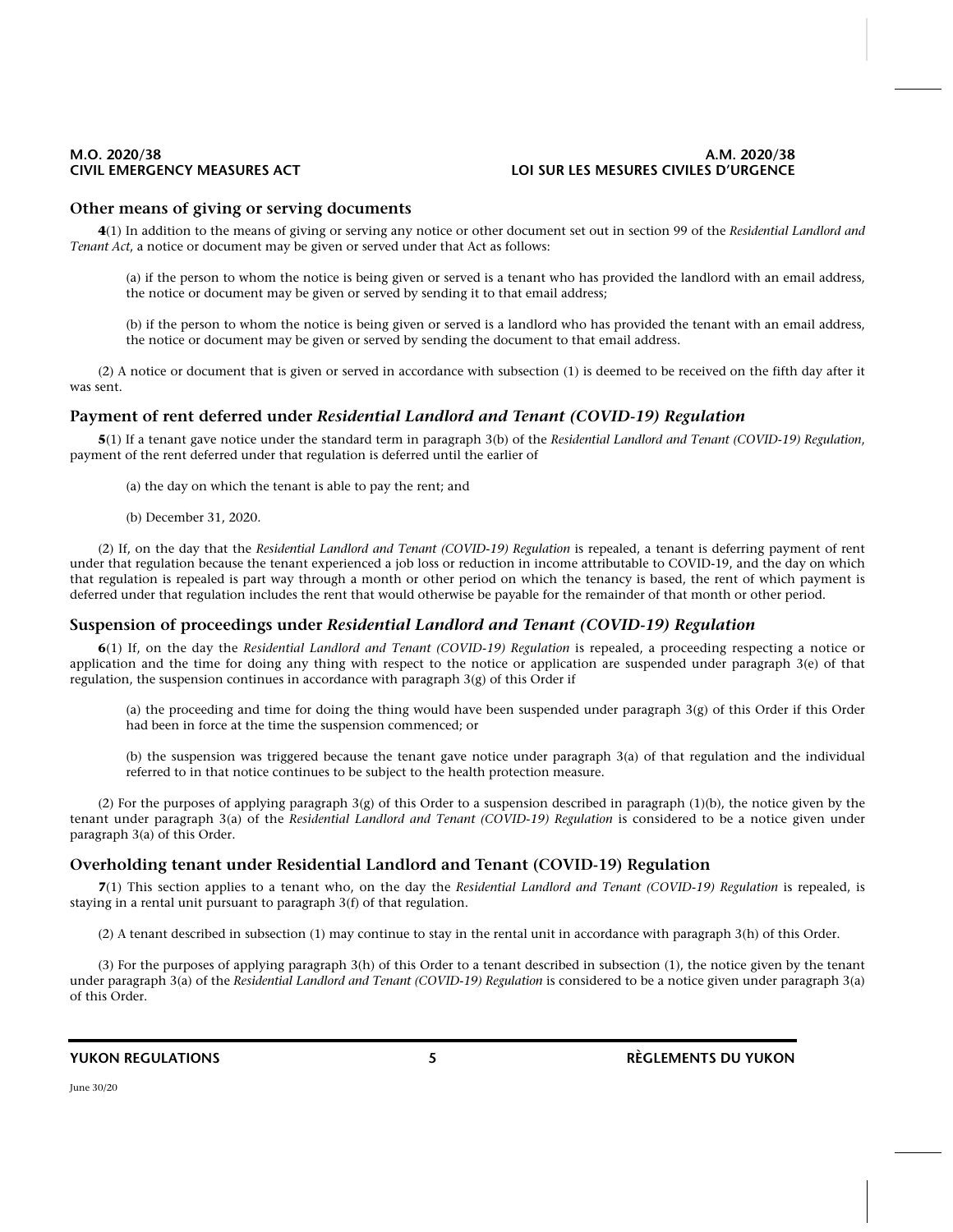#### **A.M. 2020/38 LOI SUR LES MESURES CIVILES D'URGENCE**

## **Coming into force**

**8** This Order comes into force on the later of the following days:

(a) June 25, 2020;

(b) the day on which it is filed with the registrar of regulations under the *Regulations Act*.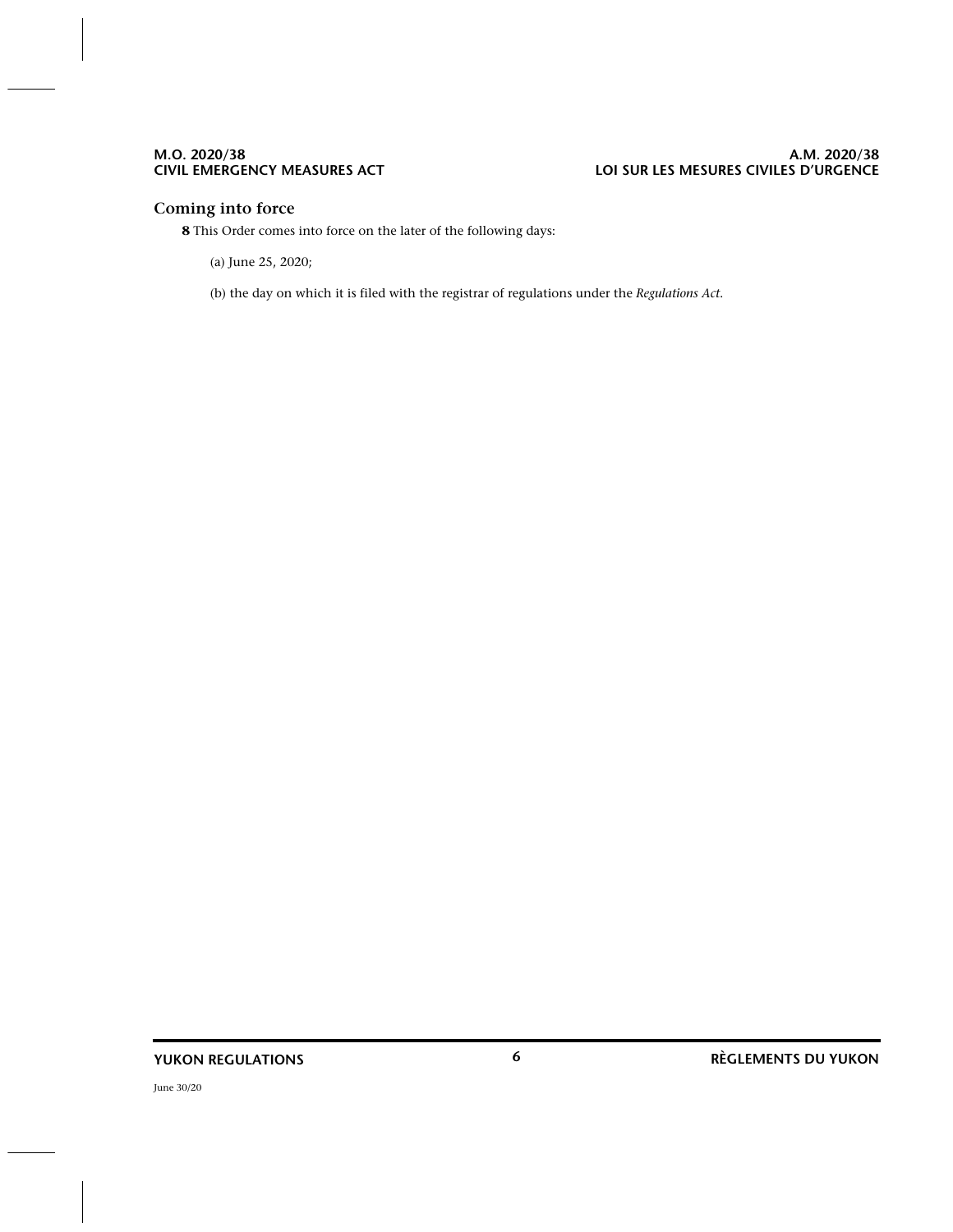### **A.M. 2020/38 LOI SUR LES MESURES CIVILES D'URGENCE**

### **ARRÊTÉ MINISTÉRIEL SUR LES RAPPORTS ENTRE LOCATEURS ET LOCATAIRES EN MATIÈRE RÉSIDENTIELLE DANS LE CADRE DES MESURES CIVILES D'URGENCE (COVID-19)**

#### Attendu

qu'un état d'urgence a été déclaré dans tout le Yukon le 27 mars 2020 pour faire face à la pandémie de COVID-19;

que le paragraphe 9(1) de la Loi sur les mesures civiles d'urgence me permet de prendre toutes les mesures que j'estime souhaitables pour faire face à l'urgence;

que la pandémie et les mesures prises pour y répondre peuvent empêcher certains locataires de remplir les obligations prévues dans leurs conventions de location;

que j'estime que les mesures suivantes sont souhaitables pour faire face à l'urgence;

En conséquence, j'ordonne :

#### **Interprétation**

**1**(1) Les définitions qui suivent s'appliquent au présent arrêté.

« médecin-hygiéniste en chef » S'entend au sens de la *Loi sur la santé et la sécurité publiques*. "*chief medical officer of health*"

« mesure de protection de la santé » À l'égard d'un particulier à un moment précis, s'entend de ce qui suit dans la mesure où cela est lié à la COVID-19 :

a) la quarantaine du particulier sous le régime de la *Loi sur la santé et la sécurité publiques*;

b) une restriction à la libre circulation du particulier qui, à la fois :

(i) est imposée par un agent de la santé conformément à un arrêté déclarant qu'une région ou un district est un district de quarantaine sous le régime de la *Loi sur la santé et la sécurité publiques*,

(ii) a un impact sur la capacité du particulier à pénétrer dans l'unité locative où il réside ou à la quitter;

c) une restriction à la libre circulation du particulier qui, à la fois :

(i) n'est pas de la limitation des contacts sociaux et est imposée au particulier (que ce soit ou non à titre de membre d'une catégorie de particuliers), ou recommandée à son égard, par le médecin-hygiéniste en chef ou l'administrateur en chef de la santé publique, nommé sous le régime de la *Loi sur l'Agence de la santé publique du Canada* (Canada), ou sous l'autorité de l'un ou l'autre;

(ii) a un impact sur la capacité du particulier à pénétrer dans l'unité locative où il réside ou à la quitter;

d) une restriction à la libre circulation du particulier qui, à la fois :

(i) est imposée au particulier (que ce soit ou non à titre de membre d'une catégorie de particuliers) en vertu de la Loi,

(ii) a un impact sur la capacité du particulier à pénétrer dans l'unité locative où il réside ou à la quitter;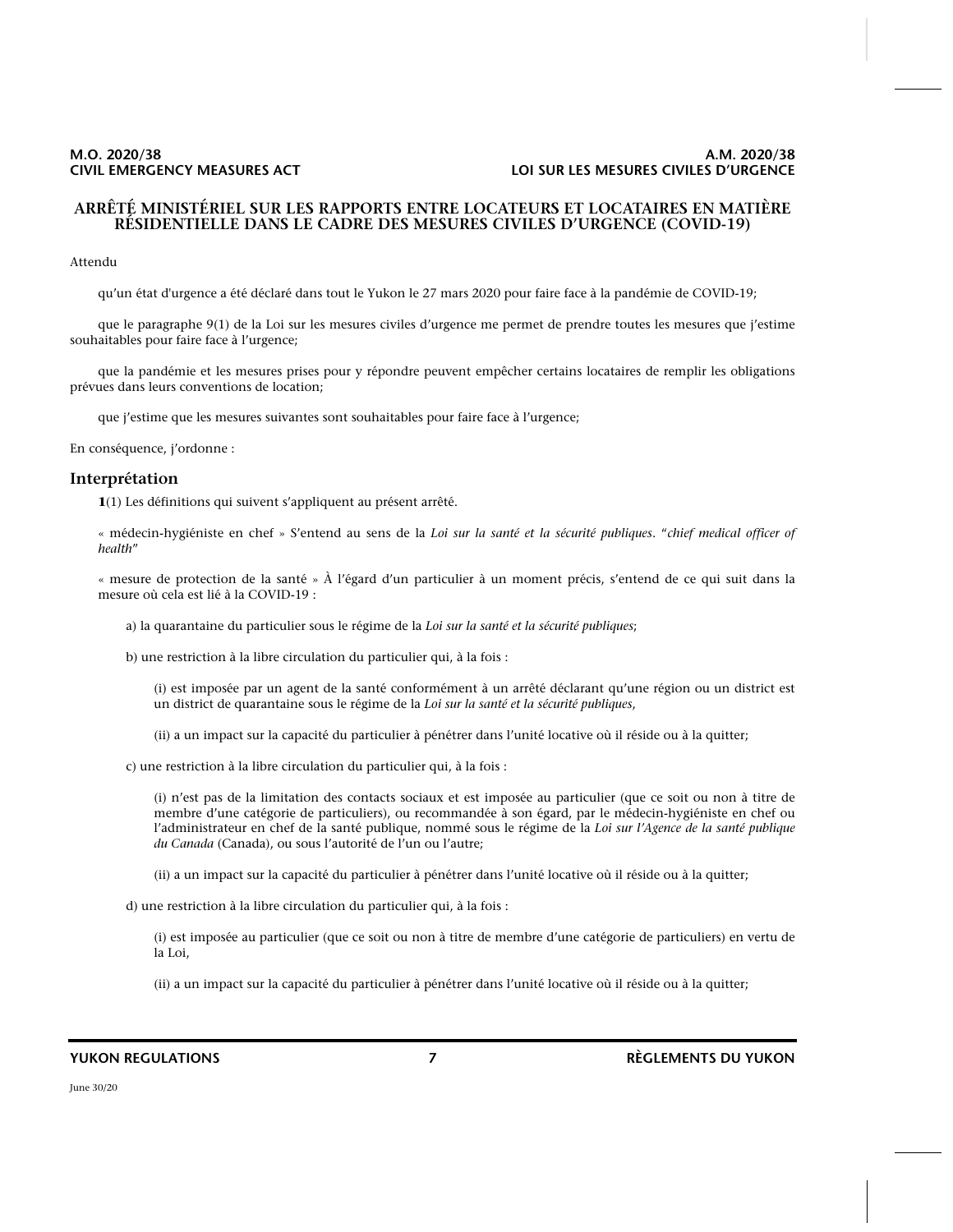#### **A.M. 2020/38 LOI SUR LES MESURES CIVILES D'URGENCE**

e) l'hospitalisation du particulier à des fins d'enquête médicale, de supervision ou de traitement. "*health protection measure*"

(2) Dans le présent arrêté, les expressions qui sont définies dans la Loi sur les rapports entre locateurs et locataires en matière résidentielle s'entendent au sens de cette loi.

# **Conflit avec une disposition de la** *Loi sur les rapports entre locateurs et locataires en matière résidentielle*

**2** En cas de conflit ou d'incompatibilité d'une clause type d'une convention de location prévue à l'article 3 avec une disposition de la *Loi sur les rapports entre locateurs et locataires en matière résidentielle* ou de ses règlements, ou une clause convenue d'une convention de location qui régirait autrement la question visée par la clause type, la clause type l'emporte sur la disposition ou la clause convenue qui est en conflit ou incompatible.

#### **Clauses types supplémentaires pour faire face à la COVID-19**

**3** En plus des clauses types prévues pas règlement sous le régime de la *Loi sur les rapports entre locateurs et locataires en matière résidentielle*, les clauses types suivantes constituent des clauses types de toute convention de location pour régir des questions liées à la COVID-19 :

a) le locataire donne immédiatement avis au locateur de ce qui suit :

(i) si le locataire ou un membre de son ménage devient l'objet d'une mesure de protection de la santé, le fait que le particulier est l'objet d'une mesure de protection de la santé et, si elle est connue, la date à laquelle le particulier devrait normalement ne plus être l'objet de la mesure de protection de la santé, mais il n'est pas tenu de préciser la mesure de protection de la santé dont le particulier est l'objet,

(ii) d'autre part, si le locataire n'est plus en mesure d'acquitter le loyer parce que le particulier est l'objet d'une mesure de protection de la santé, son incapacité d'acquitter le loyer, y compris les mesures qu'il prend pour avoir accès à d'autres sources de revenu et la date à laquelle il prévoit être en mesure d'acquitter le loyer;

b) le locataire donne immédiatement avis au locateur de toute modification des renseignements visés au sousalinéa a)(i) ou (ii);

c) si, lorsqu'avis a été donné en vertu de l'alinéa a), le particulier qui est l'objet de la mesure de protection de la santé continue de demeurer dans l'unité locative, il est interdit au locateur de pénétrer dans l'unité locative pendant que le particulier visé à l'alinéa a) est l'objet de la mesure de protection de la santé, sauf dans l'un ou l'autre des cas suivants :

(i) le locateur a obtenu un ordre du directeur l'autorisant à entrer,

- (ii) il semble raisonnable de croire que le locataire a abandonné l'unité locative,
- (iii) il y a urgence et il est nécessaire d'entrer à des fins de protection de la vie ou de la propriété;

d) si le locataire a donné avis en vertu de l'alinéa a), il est interdit au locateur de donner un avis de fin de location pour non-paiement du loyer ou un avis justifié en vertu de l'article 51 ou 52 de la *Loi sur les rapports entre locateurs et locataires en matière résidentielle* si le non-paiement du loyer ou la justification est attribuable au fait que le particulier visé à l'alinéa a) est l'objet de la mesure de protection de la santé;

e) si le locataire a donné avis en vertu du sous-alinéa a)(ii), le paiement du loyer précisé dans l'avis est reporté jusqu'à celle des dates suivantes qui est antérieure à l'autre :

(i) la date à laquelle le locataire est en mesure d'acquitter le loyer,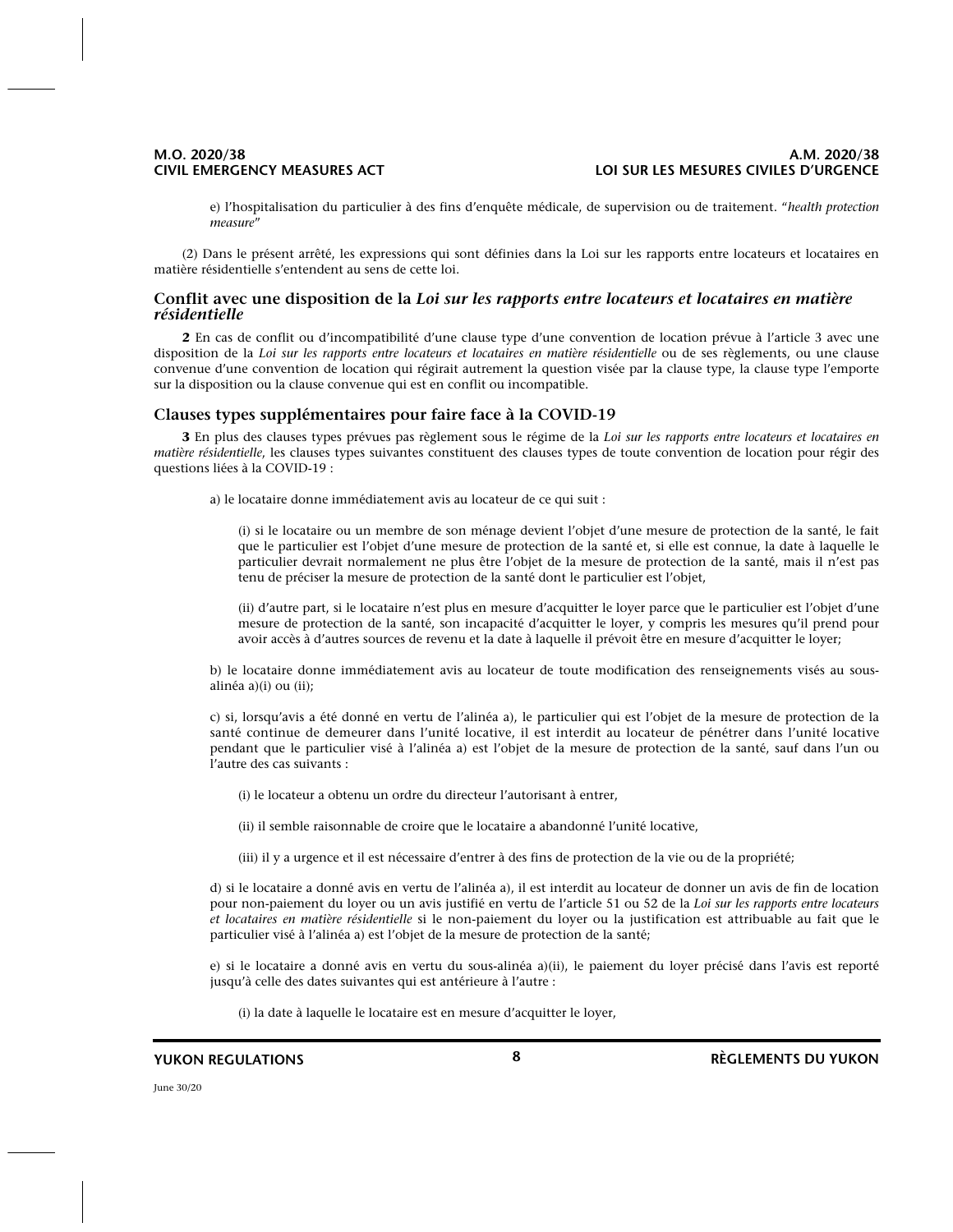#### **A.M. 2020/38 LOI SUR LES MESURES CIVILES D'URGENCE**

(ii) le 31 décembre 2020;

f) si le locataire reporte le paiement du loyer conformément à l'alinéa e) et que la date à laquelle le particulier visé à l'alinéa a) n'est plus l'objet de la mesure de protection de la santé tombe au cours du mois ou de l'autre période sur lequel la location est basée, le loyer dont le paiement est reporté en vertu de l'alinéa e) inclut le loyer qui serait par ailleurs payable pour le reste du mois ou de l'autre période;

g) si le locataire a donné avis en vertu de l'alinéa a) et que le locateur a donné avis de fin de location en vertu de la partie 3 de la *Loi sur les rapports entre locateurs et locataires en matière résidentielle*, toute procédure relative à l'avis de fin de location et tout délai pour faire quoi que ce soit relativement à l'avis de fin de location sont suspendus jusqu'à ce que le particulier visé à l'alinéa a) ne soit plus l'objet de la mesure de protection de la santé si :

(i) dans le cas d'un avis de fin de location donné en vertu de l'article 51 ou 52 de cette loi, il est donné soit pendant que le particulier visé à l'alinéa a) est l'objet de la mesure de protection de la santé, soit quatre jours ou moins avant que le locataire donne avis en vertu de l'alinéa a),

(ii) dans les autres cas, l'avis de fin de location est donné soit pendant que le particulier visé à l'alinéa a) est l'objet de la mesure de protection de la santé, soit neuf jours ou moins avant que le locataire donne avis en vertu de l'alinéa a);

h) si le locataire a donné avis en vertu de l'alinéa a) et que la location prendrait par ailleurs fin pendant que le particulier visé à l'alinéa a) est l'objet d'une mesure de protection de la santé :

(i) d'une part, la location ne prend fin qu'au quatrième jour suivant la date à laquelle le particulier n'est plus l'objet de la mesure de protection de la santé,

(ii) d'autre part, le locataire continue d'acquitter le loyer, calculé au prorata, jusqu'à la date à laquelle prend fin la location selon le sous-alinéa (i), sauf que le locataire qui reporte le paiement du loyer conformément à l'alinéa e) peut reporter le paiement du loyer exigible en vertu du présent sous-alinéa conformément à l'alinéa e);

i) malgré la clause type prévue à l'alinéa h), le locataire peut, à sa discrétion, mettre fin à la location en vertu de l'article 45 ou 46 de la Loi sur les rapports entre locateurs et locataires en matière résidentielle;

j) le locateur peut :

(i) d'une part, enjoindre au locataire de fournir une preuve raisonnable dans les circonstances, à un moment raisonnable dans les circonstances, de toute question mentionnée dans l'avis qu'a donné le locataire au locateur en vertu de l'alinéa a) ou du sous-alinéa l)(ii), mais ne peut lui enjoindre de fournir un certificat délivré par un médecin ou une infirmière praticienne,

(ii) d'autre part, s'il estime que la preuve fournie par le locataire n'est pas convaincante, demander au directeur de déterminer si une clause type prévue au présent article est applicable dans les circonstances;

k) le locateur peut demander au directeur d'être soustrait à l'application de certaines ou de la totalité des clauses types prévues au présent article;

l) malgré toute clause type prévue au présent article :

(i) le propriétaire et le locataire peuvent convenir de mettre fin à la location,

(ii) si le locataire n'est pas en mesure d'acquitter le loyer parce qu'il a subi une perte d'emploi ou une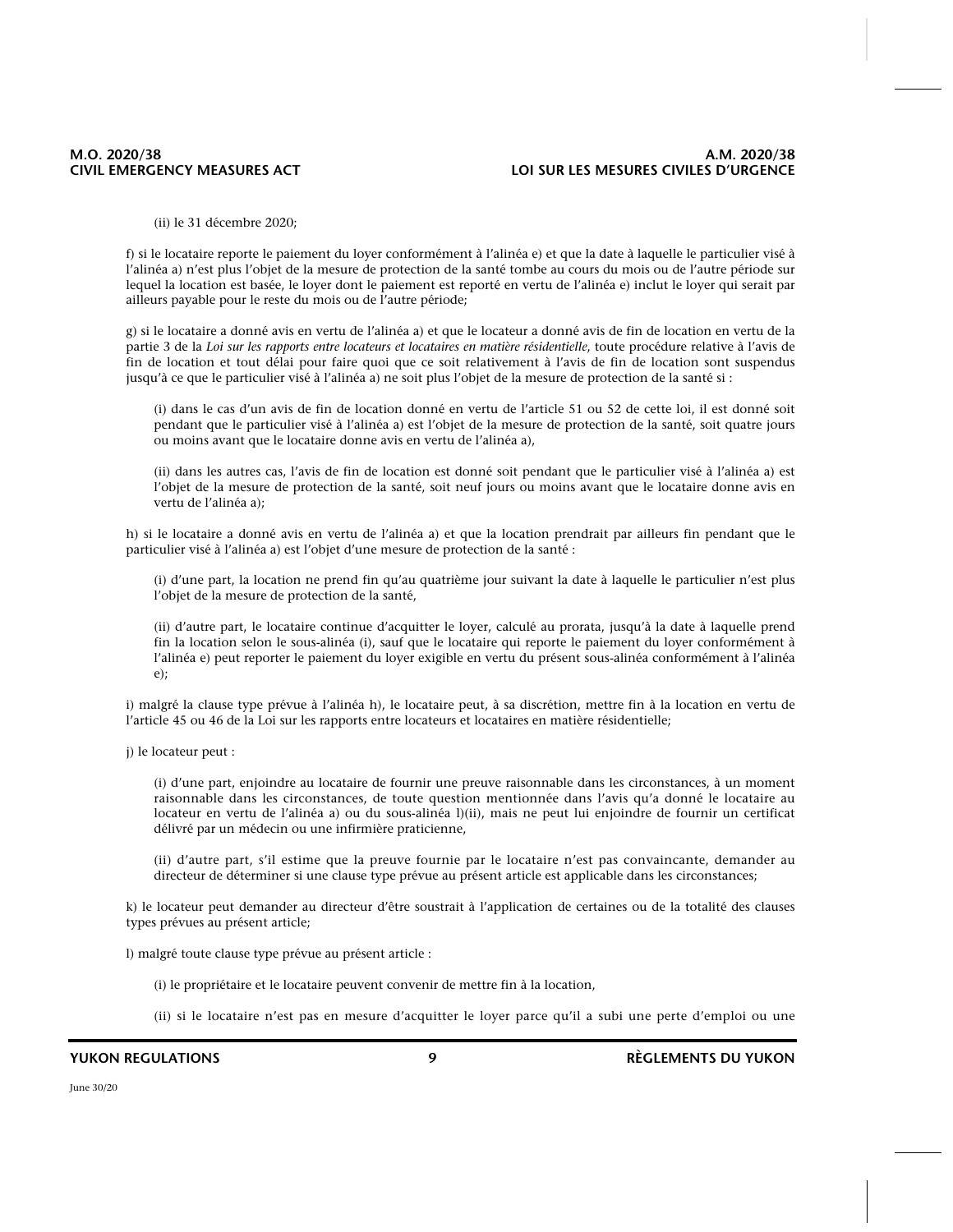#### **A.M. 2020/38 LOI SUR LES MESURES CIVILES D'URGENCE**

diminution de revenus attribuable à la COVID-19, le locataire peut mettre fin à la location en donnant au locateur un avis de fin de location, laquelle prend effet :

(A) dans le cas d'une location à la semaine, au plus tôt une semaine après la date de réception de l'avis par le locateur,

(B) dans les autres cas, au plus tôt 30 jours après la date de réception de l'avis par le locateur.

#### **Autres façons de remettre ou de signifier des documents**

**4**(1) En plus des façons prévues à l'article 99 de la *Loi sur les rapports entre locateurs et locataires en matière résidentielle* de remettre ou de signifier les avis ou autres documents, la remise ou la signification d'un avis ou d'un document sous le régime de cette loi peut se faire comme suit :

a) si le destinataire de l'avis ou la signification est un locataire qui a fourni au locateur une adresse de courriel, l'avis ou le document peut être remis ou signifié par envoi à cette adresse de courriel;

b) si le destinataire de l'avis ou la signification est un locateur qui a fourni au locataire une adresse de courriel, l'avis ou le document peut être remis ou signifié par envoi à cette adresse de courriel.

(2) L'avis ou le document remis ou signifié conformément au paragraphe (1) est réputé reçu le cinquième jour suivant son envoi.

#### **Paiement de loyer reporté en vertu du** *Règlement sur les rapports entre locateurs et locataires en matière résidentielle (COVID-19)*

**5**(1) Si le locataire a donné avis en vertu de la clause type prévue à l'alinéa 3b) du *Règlement sur les rapports entre locateurs et locataires en matière résidentielle (COVID-19)*, le paiement du loyer reporté en vertu de ce règlement est reporté jusqu'à celle des dates suivantes qui est antérieure à l'autre :

a) la date à laquelle le locataire est en mesure d'acquitter le loyer;

b) le 31 décembre 2020.

(2) Si, à la date d'abrogation du *Règlement sur les rapports entre locateurs et locataires en matière résidentielle (COVID-19)*, le locataire reporte déjà le paiement du loyer en vertu de ce règlement parce qu'il a subi une perte d'emploi ou de revenus attribuable à la COVID-19, et que la date d'abrogation de ce règlement tombe au cours du mois ou de l'autre période sur lequel la location est basée, le loyer dont le paiement est reporté en vertu de ce règlement inclut le loyer qui serait par ailleurs exigible pour le reste du mois ou de l'autre période.

# **Suspension de procédure au titre du** *Règlement sur les rapports entre locateurs et locataires en matière résidentielle (COVID-19)*

**6**(1) Si, à la date d'abrogation du *Règlement sur les rapports entre locateurs et locataires en matière résidentielle (COVID-19)*, toute procédure relative à l'avis ou à la demande et tout délai pour faire quoi que ce soit relativement à l'avis ou à la demande sont suspendus en vertu de l'alinéa 3e) de ce règlement, la suspension se poursuit conformément à l'alinéa 3g) du présent arrêté si, selon le cas :

a) la procédure et le délai auraient été suspendus en vertu de l'alinéa 3g) du présent arrêté si le présent arrêté avait été en vigueur au début de la suspension;

b) la suspension a été déclenchée parce que le locataire a donné avis en vertu de l'alinéa 3a) de ce règlement et le particulier visé dans cet avis est toujours l'objet de la mesure de protection de la santé.